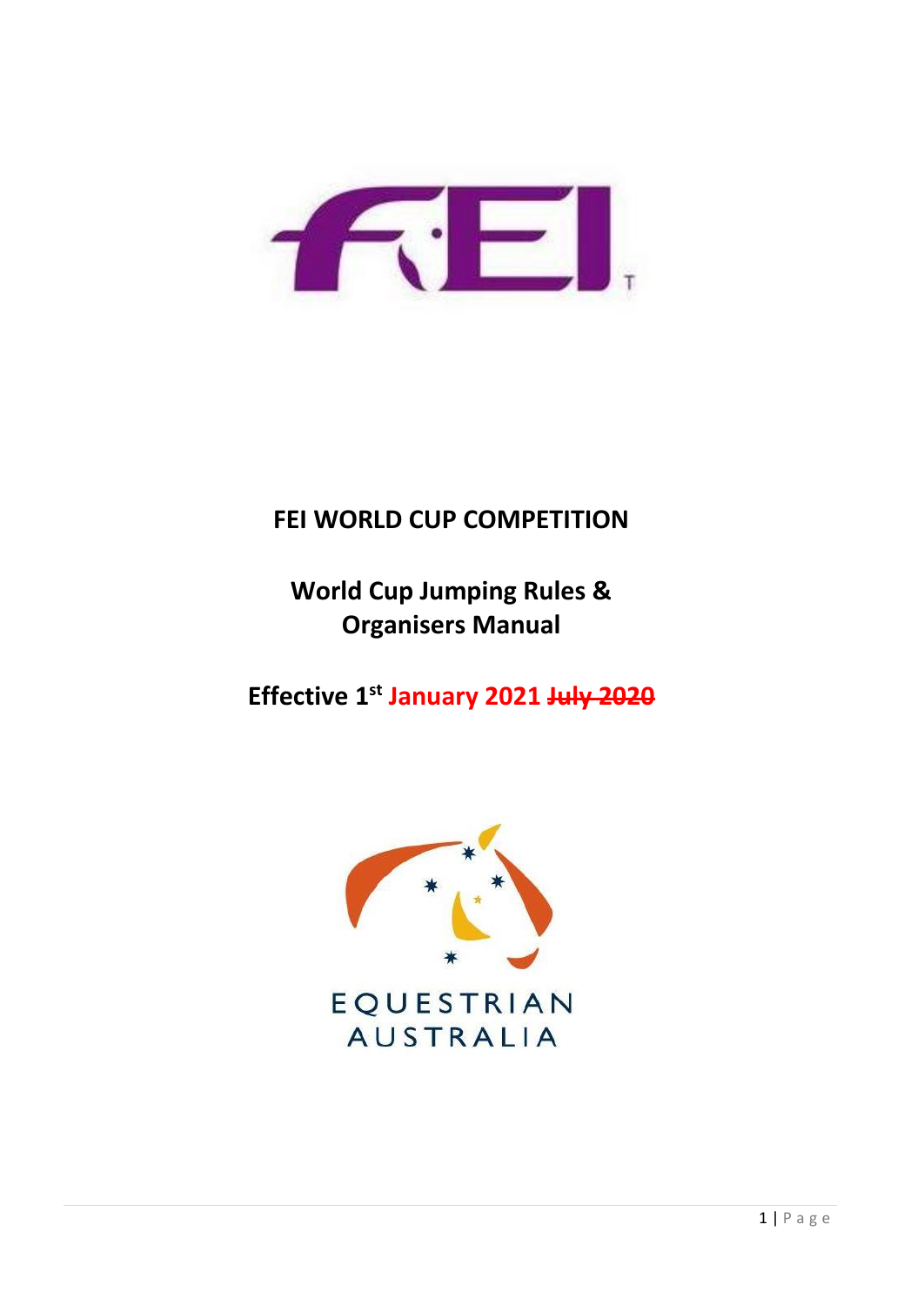# **CONTENTS:**

# **SECTION 1:** Page Number **WORLD CUP JUMPING AUSTRALIAN LEAGUE RULES**

| Competition:                          | 3 |
|---------------------------------------|---|
| Entries                               | 3 |
| Class Size                            | 3 |
| <b>Choice of Competitions</b>         | 4 |
| Swabbing                              | 4 |
| Horse Arrival and Inspections         | 4 |
| Prize Money and Presentation Ceremony | 5 |
| Participation in the World Cup Final  | 6 |

# **SECTION 2:** Page Number **WORLD CUP JUMPING AUSTRALIAN LEAGUE HANDBOOK FOR WORLD CUP ORGANISING COMMITTEES**

| Preamble                            | 8  |
|-------------------------------------|----|
| References                          | 9  |
| Websites                            | 9  |
| <b>World Cup Committee Contacts</b> | 9  |
| <b>Draft Schedules</b>              | 9  |
| Program                             | 9  |
| <b>Calander Applications</b>        | 10 |
| <b>Officials Required</b>           | 10 |
| FEI Online Entry System             | 10 |
| Fees                                | 11 |
| Results                             | 12 |
| Boot and Bandage Control            | 12 |
| <b>Competition Arena</b>            | 12 |
| <b>Practice Arena</b>               | 12 |
| Communicaiton                       | 13 |
| <b>Medical Requirements</b>         | 13 |
| <b>Risk Management</b>              | 13 |
| Advertising                         | 13 |
| <b>Timeline Check List</b>          | 14 |
| Definitions                         | 14 |

| <b>SECTION 3:</b>                             | Page Number |
|-----------------------------------------------|-------------|
| WORLD CUP BRIDLE NUMBERS FOR 2020/2021 SEASON |             |
| WORLD CUP BRIDLE NUMBERS FOR 2020/2021 SEASON | - 17        |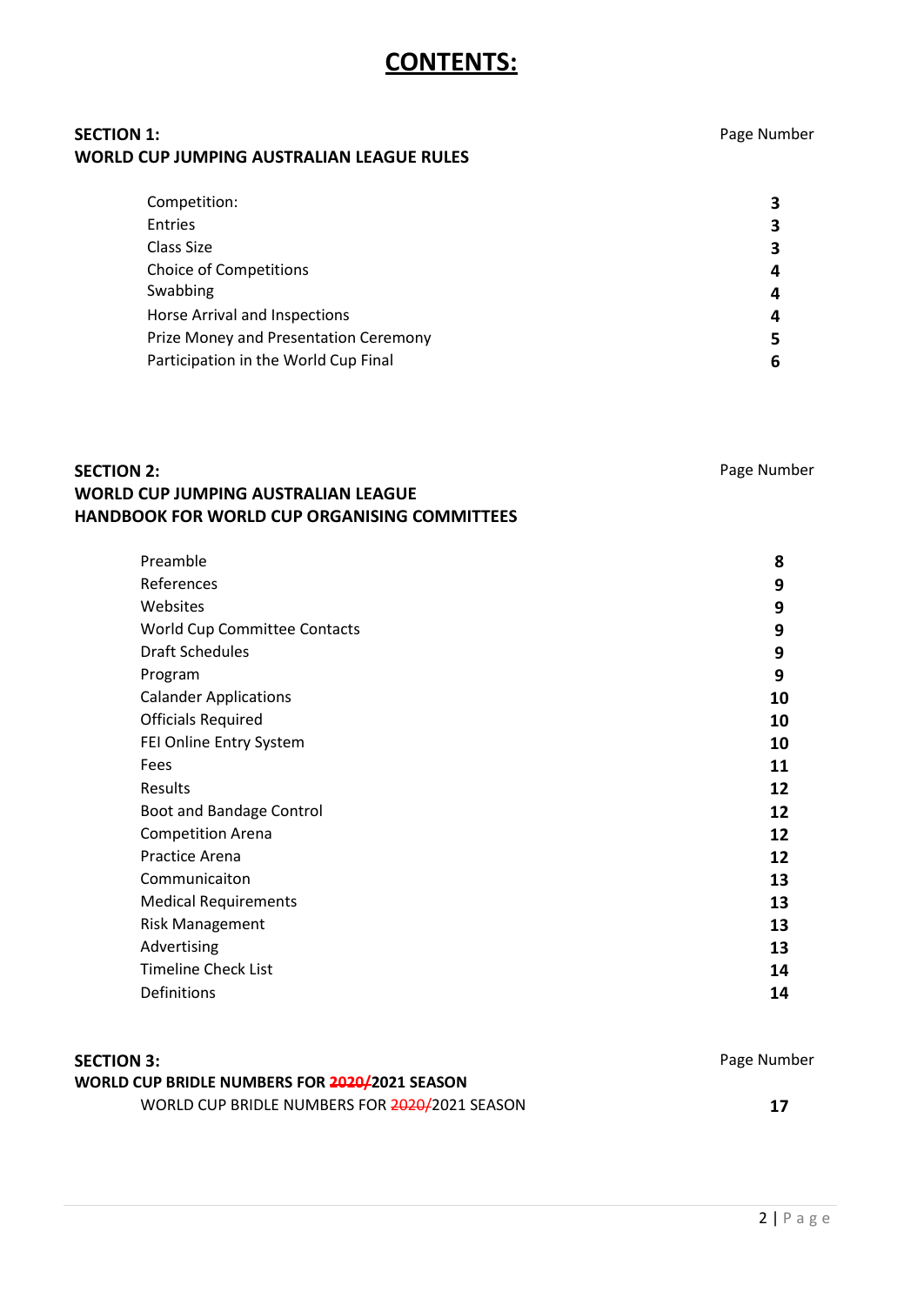### **SECTION 1: WORLD CUP JUMPING AUSTRALIAN LEAGUE RULES AUSTRALIANLEAGUE - WORLD CUP ADDENDUM**

#### Australian League will commence one week after WC Final and finish 31<sup>st</sup> December each year.

These rules are to be read in conjunction with the FEI rules for the World Cup for Jumping Riders.

Where these rules aresilent, FEIRules prevail.

|    | <b>Competition:</b> |  |
|----|---------------------|--|
| 1. | <b>Entries</b>      |  |
|    |                     |  |

- 1.1. All athletes and horses must be registered with the Federation Equestre Internationale (FEI) and Equestrian Australia (EA) for the year in which the competition takes place. This must be renewed annually
- 1.2. All entry fees must be paid prior to the horse inspection/trot up of the event
- 1.3. Horses are not eligible to start in the World Cup qualifying competition and the Mini Prix if the Mini Prix is a stand-alone competition. If the Mini Prix has qualifying rounds and a final, a horse starting in the World Cup may take part in the qualifying competitions but not the final.
- 1.4. Horses cannot start in any other class on the day of the World Cup class
- 1.5. All World Cup riders must send their nominated entries to the Organising Committee 14 days prior to the start of the event. This nominated entry is only a nomination and withdrawals & substitutions can be made prior to the competition, of which the rider must inform the Organising Committee.
	- Withdrawals can be made up to the start of competition
	- Substitution of the horses entered, can be made up to 1 hour after the completion of the final horse inspection, provided the substitution horse has passed the horse inspection
- 1.6. Horses must complete the first round of a warm-up class within 2 days prior to the World Cup Class with a minimum height of 1.35 m
- 1.7. Riders must wear protective headgear in accordance with Equestrian Australia (EA) rules and their dress must be according to FEI rules.
- 1.8. It is currently recommended that stabling as stated in the FEI schedule is provided for horses competing in the World Cup Class

### **2. Class Size**

- 2.1. The maximum number of nominations in each World Cup competition is 50.
- 2.2. If there are more than 50 nominations the organisers have the right to restrict riders to one horse. If, on the day of the competition, there are fewer than 50 starters, the Organising Committee may decide to allow up to two horses per rider to start.
- 2.3. A rider can be competitive on a maximum of two horses in the World Cup Class.
- 2.4. In such cases the horse to be ridden for World Cup points must be declared before the start of the competition and the athlete must ride this horse first. Once the competition has begun an athlete may not change his World Cup nominated horse. However, prior to the beginning of the competition, a competitor may change his World Cup nominated horse, only if his originally declared World Cup nominated horse is withdrawn from the competition and the newly declared World Cup nominated horse competes in the same position in the starting order, as the originally declared World Cup nominated horse. *FEI Jumping World Cup Rules*. Art 655.4.5. If the FEI World Cup Competition is run under JRs Art. 273.3, the FEI World Cup Horse must also be ridden first of the two horses in the second round, regardless of the result in the first round.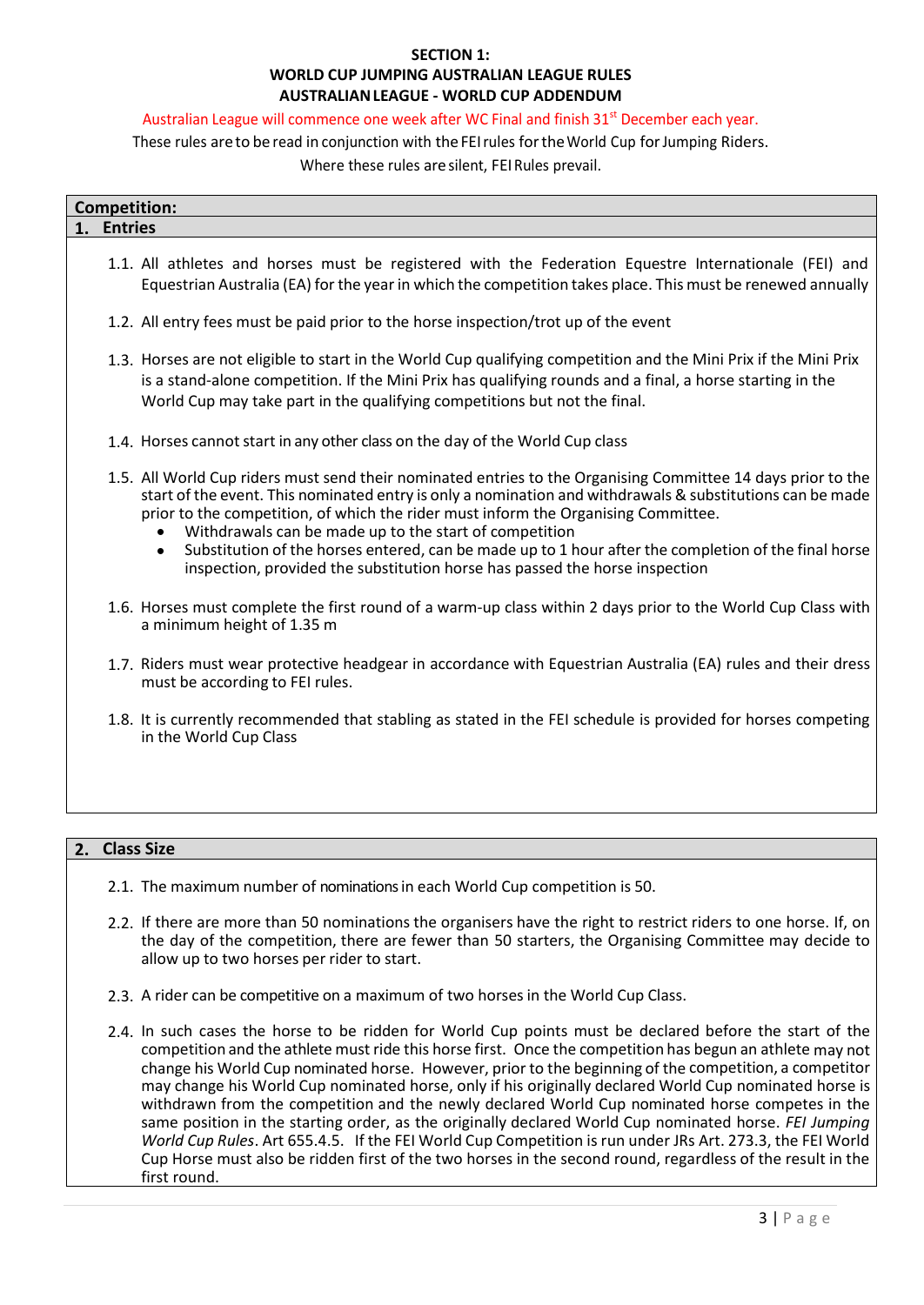### **3. Choice of Competition.**

- 3.1. Organisers have a choice of two competition formats and the selected format should be described in the Schedule as below:
	- 3.1.1. Article 238.2.2: A Competition against the clock, with a time allowed, but in the event of equality of *penalties for first place, there will be one jump-off only against the clock*.
	- 3.1.2. Article 273.3.3.1 4.3: A competition over two rounds without a jump-off, with the time in the first *round determining the start order in the second round and the time in the second round determining places in case of equality of penalties. Twelve horses or all clear rounds are eligible for the second round.*
- 3.2. The height of the obstaclesis to be between 1.40m and 1.65m maximum. (Refer *FEI Jumping World Cup Rules*  Art 655.5), with spreads of not more than 2.0m. There must be at least one vertical at 1.50m, one vertical at 1.55m, and one oxer at 1.45m by 1.70m and one oxer at 1.50m by 1.60m.
- 3.3. The time allowed at indoors competitions is to be based on a minimum speed of 350 metres/minute. Outdoor competitions should be run at 375 metres/minute where conditions permit.
- 3.4. Time keeping as per the FEI Rules. FarmTek is no longer approved by the FEI.
- 3.5. For a full list of acceptable timing equipment please use the link: <http://www.fei.org/fei/your-role/organisers/jumping/safety-timing>

#### **4. Swabbing**

- 4.1. Medication Control sampling ("swabbing") may take place at any FEI event as decided by the FEI Veterinary Department (refer to VR Article 1068). Swabbing is compulsory at all World Cup shows with international participation and is at the expense of the FEI. Athletes must provide the horse's FEI passport or FEI Recognition Card for the swabbing procedure; failure to do so will entail elimination from the competition and forfeiture of prize money.
- 4.2. Medication Control is to be conducted in accordance with the FEI Veterinary Regulations. A swabbing box with clean bedding is to be provided by the Organising Committee. A table and chairs should be available.

#### **5. Horse Arrival and Inspection**

- 5.1. Nominated horses must be present on the ground, been allocated numbers and in their allocated stables, not later than 12 midday on the day prior to the World Cup competition and must not leave the grounds between that time and the World Cup competition.
- 5.2. Nominated horse's stables must display a clearly visible sign (supplied by the Organising committee) stating.

|                        | NO ENTRY               |
|------------------------|------------------------|
|                        | <b>FEI SECURE AREA</b> |
|                        |                        |
| RIDER <b>Executive</b> | Riders mobile #        |
|                        |                        |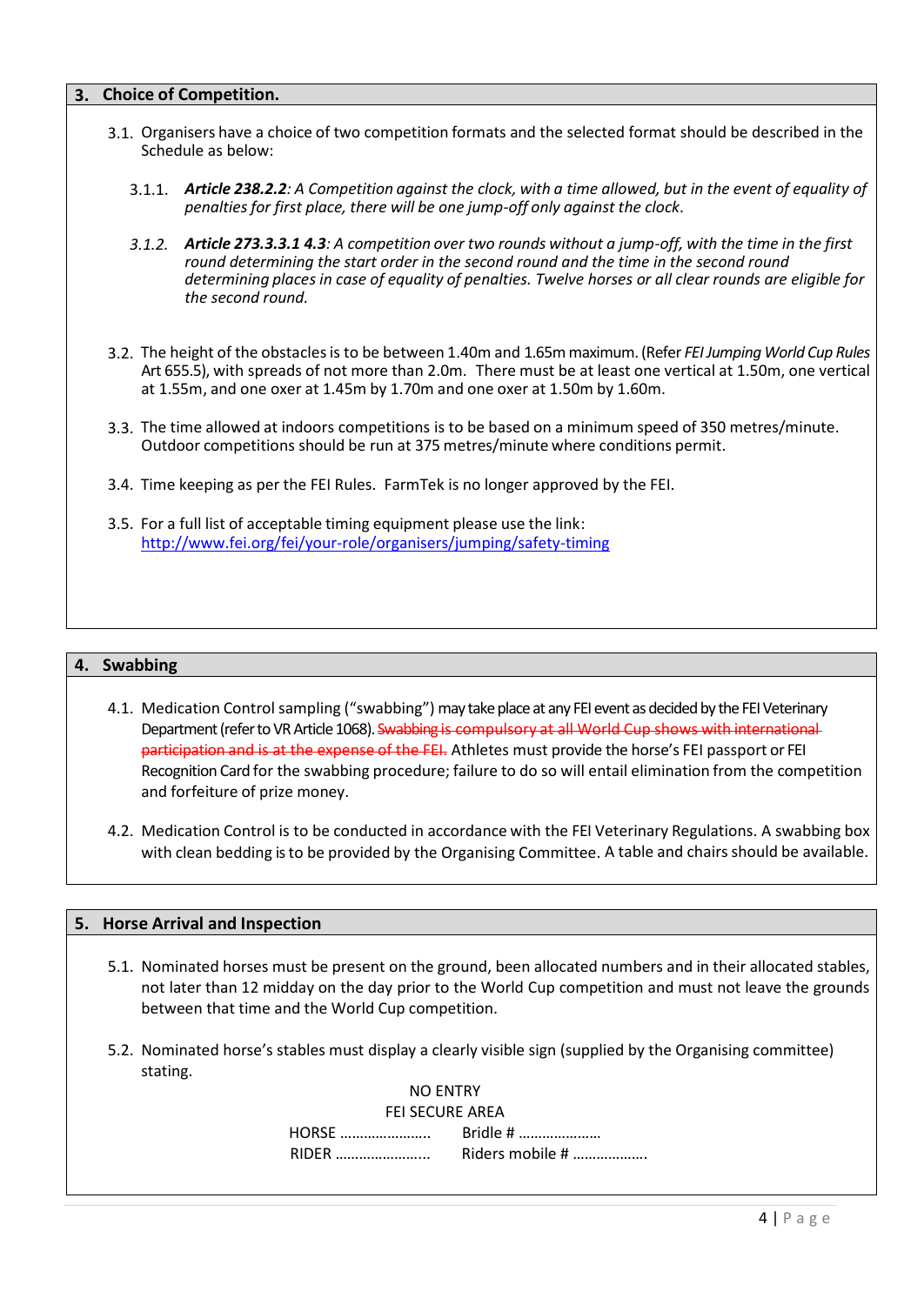- 5.3. Horses nominated for the World Cup qualifying competition must have a bridle number whenever they are outside their allocated stable. In the 2020/2021 season the bridle number for the horses nominated for the World Cup qualifying competition will remain the same for all World Cup competitions. The bridle numbers are allocated according to the horses' standings in the Golden Grand award in the 2019/2020 season. Horses that are competing in a World Cup competition in the 2020/2021 season but did not compete in the previous season will have a sequential number allocated by the Organising Committee and maintain this number for the rest of the season.
- 5.4. An FEI steward must be present to ensure compliance with 5.1, 5.2 & 5.3.
- 5.5. The Horse Inspection (Trot-Up) will be conducted not later than 9am on the day of the competition. Any horses requiring re-presentation to be re-inspected one hour after completion of the initial Trot-up. The Horse Inspection must be held on a firm, level and clean non-slip surface. The area has to be large enough to safely hold stallions.
- 5.6. The Horse Inspection is to be conducted in the presence of the FEI Vet, a member of the Ground Jury, the Chief Steward and a Riders Representative if the latter wishes to attend. The FEI Stewards are responsible for setting up the 'inspection' area.
- 5.7. At the Horse Inspection, a current validated FEI passport must be presented to the FEI Veterinary Delegate for identification of the horse. The horse is to be identified and the papers returned to the Person Responsible at the conclusion of the World Cup competition.
- 5.8. If any horse has a peculiar gait or movement that raises concern but in the opinion of an FEI Veterinarian has no impact on the horse's fitness to compete, it is appropriate that the FEI Veterinary Delegate prepares a written statement to this effect. Such document is to be kept with the FEI passport or FEI Recognition Card
- 5.9. No Horse deemed unfit to compete may compete or continue to compete, veterinary advice must be sought whenever there is any doubt.
- 5.10. Attire at the Horse Inspection should be neat and tidy. Shorts, thongs, sandals, tank tops, and T- shirts are inappropriate.The Organising Committee reservesthe right to specify the appropriate attire in their schedule.
- 5.11. The draw is to be done as soon as practicable after completion of the Trot-Up by the President of the Ground Jury and an assistant. Starting order to comply with Art 655 4.4 FEI WC Jumping Rules. The Starting Order should be posted as soon as the draw is established.

### **6. Prize Money and Presentation Ceremony**

- 6.1. The minimum total prize money for a World Cup Qualifier class is \$7,500.
- 6.2. Prize money to be paid to at least 12<sup>th</sup> place and calculated as outlined in the "FEI Checklist for Draft Schedule Jumping 2018" using either the 25% or the 33% model.

| 25% Model         | 33% Model       |
|-------------------|-----------------|
| $1st = 25%$       | $1^{st} = 33%$  |
| $2nd = 20%$       | $2^{nd} = 20%$  |
| $3^{rd} = 15\%$   | $3^{rd} = 15%$  |
| $4^{th} = 10\%$   | $4^{th} = 10\%$ |
| $5^{th} = 7\%$    | $5^{th} = 6\%$  |
| $6^{th} = 5.5\%$  | $6^{th} = 4.5%$ |
| $7^{th} = 4\%$    | $7^{th} = 3%$   |
| $8^{th} = 3\%$    | $8^{th} = 2.5%$ |
| $9^{th} = 3%$     | $9^{th} = 2\%$  |
| $10^{th} = 2.5\%$ | $10^{th} = 2\%$ |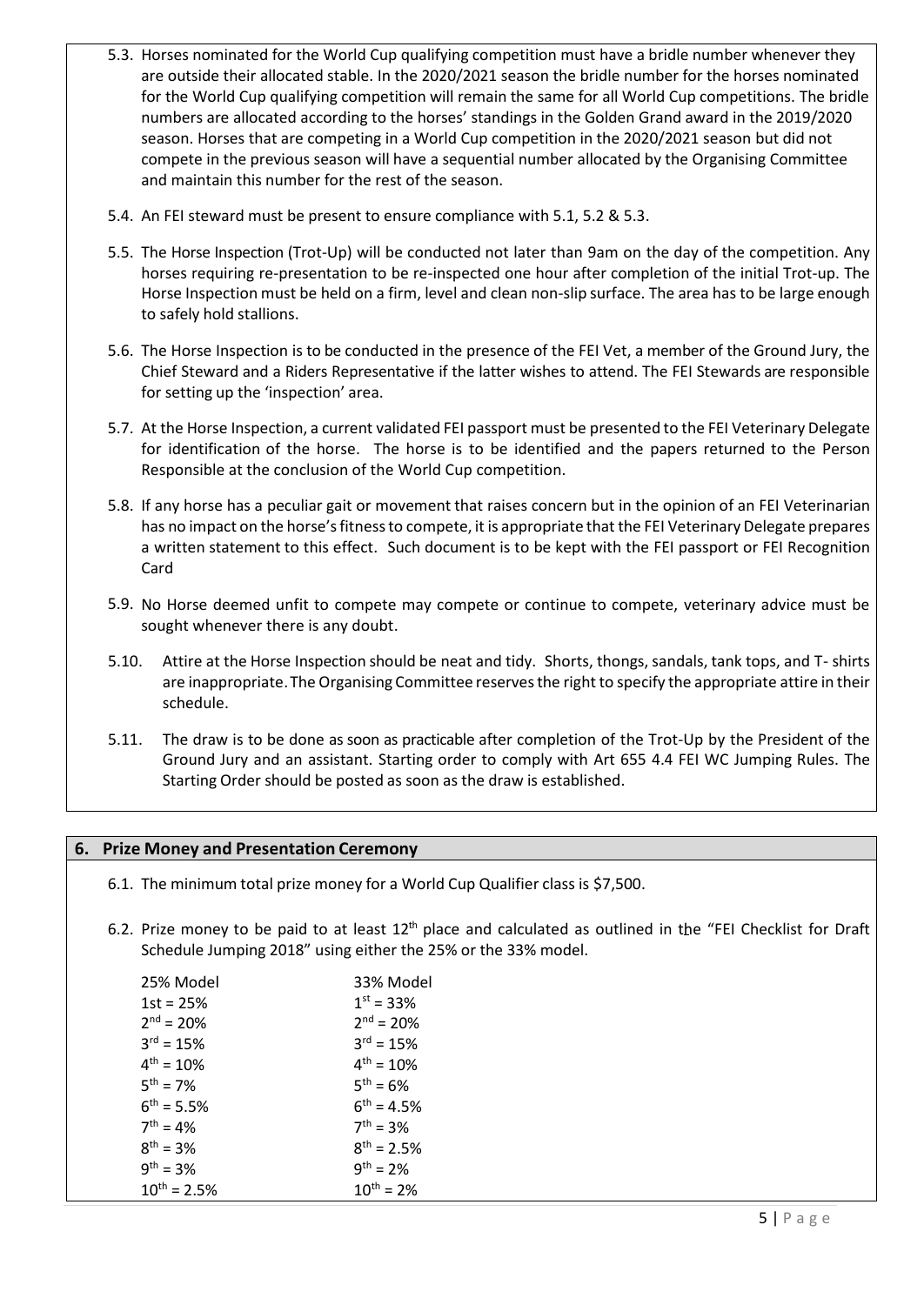| $11^{th} = 2.5\%$ | $11^{th} = 1\%$ |
|-------------------|-----------------|
| $12^{th} = 2.5\%$ | $12^{th} = 1\%$ |

- 6.3. Entry fees can be up to 1.5% of the class total prize money (excluding any start levy).
- 6.4. In addition to any entry fees, there is a Riders Travel Levy of \$100+GST per horse. This to assist with the cost of transport of horses qualified to participate in the FEI World Cup Jumping Final.
- 6.5. The actual prize money and its distribution must be stated on the schedule. No prize money to be less than the entry fee - excluding any Start levy.
- 6.6. For safety reasons and to assist in the smooth running of the presentation ceremony, it is strongly recommended that horses are sashed, rugged and garlanded prior to entering the arena.

### **7. Australian League World Cup Final Standings Prize Money**

- 7.1. Prize money will be awarded to the first three place getters in the overall standings of the FEI World Cup Australian League following the completion of the final round.
- 7.2 Following completion of the Final round an award will be made to Rookie of the Year. A Rookie will be deemed a rider who has never competed in a World Cup prior to that season. The winner will be the Rookie gaining the most World Cup points for that season

### **8. Participation in the World Cup Final**

- 8.1 EA is responsible for entering riders in international competitions in Australia and Overseas (FEI General Regulations ART 121).
- 8.2. Within 7 days of the completion of the World Cup Australian League the seasons winning and second placed rider may be invited by the FEI to participate at the World Cup Final.
- 8.3. Should the winning rider wish to participate in the World Cup Final, then subject to 8.9 and 8.10, they will receive 100% of the Rider Travel Levy collected that season.
- 8.4. Should the winning rider choose not to participate in the World Cup Final then an amount equal to 20% of the Rider Travel Levy collected that season shall be available for the winning rider to attend in person.
- 8.5. Should the leading rider not wish to compete in the World Cup Final and the second-placed rider choose to participate in the Final then subject to 8.9 and 8.10 they will receive 50% of the Rider Travel Levy collected that season.
- 8.6. If neitherthe first northe second-placed rider wishesto participate in the World Cup Final, the third-placed rider may be offered the opportunity to participate subject to NF and National Selectors approval.
- 8.7. No riders who place lower than third may compete at the Final.
- 8.8. Should there be any residual amount of the Rider Travel Levy following allocation as per 8.3, 8.4, and 8.5, such balance to be retained for use to cover future rider travel costs at the discretion of the EAJC.
- 8.9. Following the invitation to participate in the Final, riders should notify the National Office of their acceptance intentions within 7 days. When an invitation is accepted, arrangements will be made for a comprehensive veterinary examination to be carried out (at the expense of EA) by the National Team Veterinarian or his appointed nominee.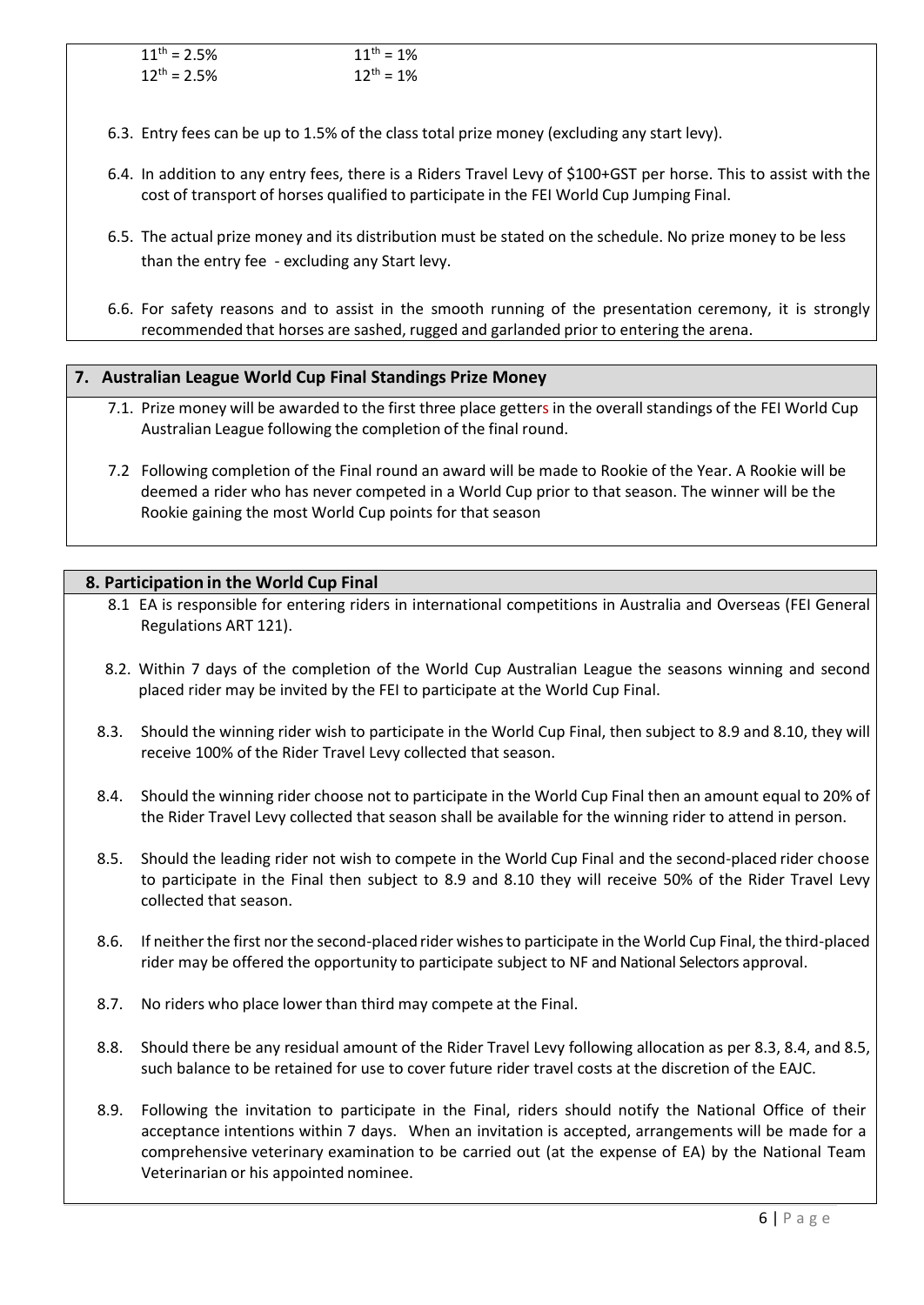8.10. No owner will receive funding to compete at the World Cup Final unless his/her horse has passed such a Veterinary examination. All funding support is contingent upon EAJC acceptance of the veterinary report deeming the horse fit to compete at the FEI World Cup Final. In the event that the rider does not compete at the FEI World Cup Final, all funding received must be refunded to Equestrian Australia within 60 days. If the horse is injured before the start of the FEI World Cup Final, the EAJC will determine requirements to refund any payment based on production of a signed veterinary certificate and any other relevant documents.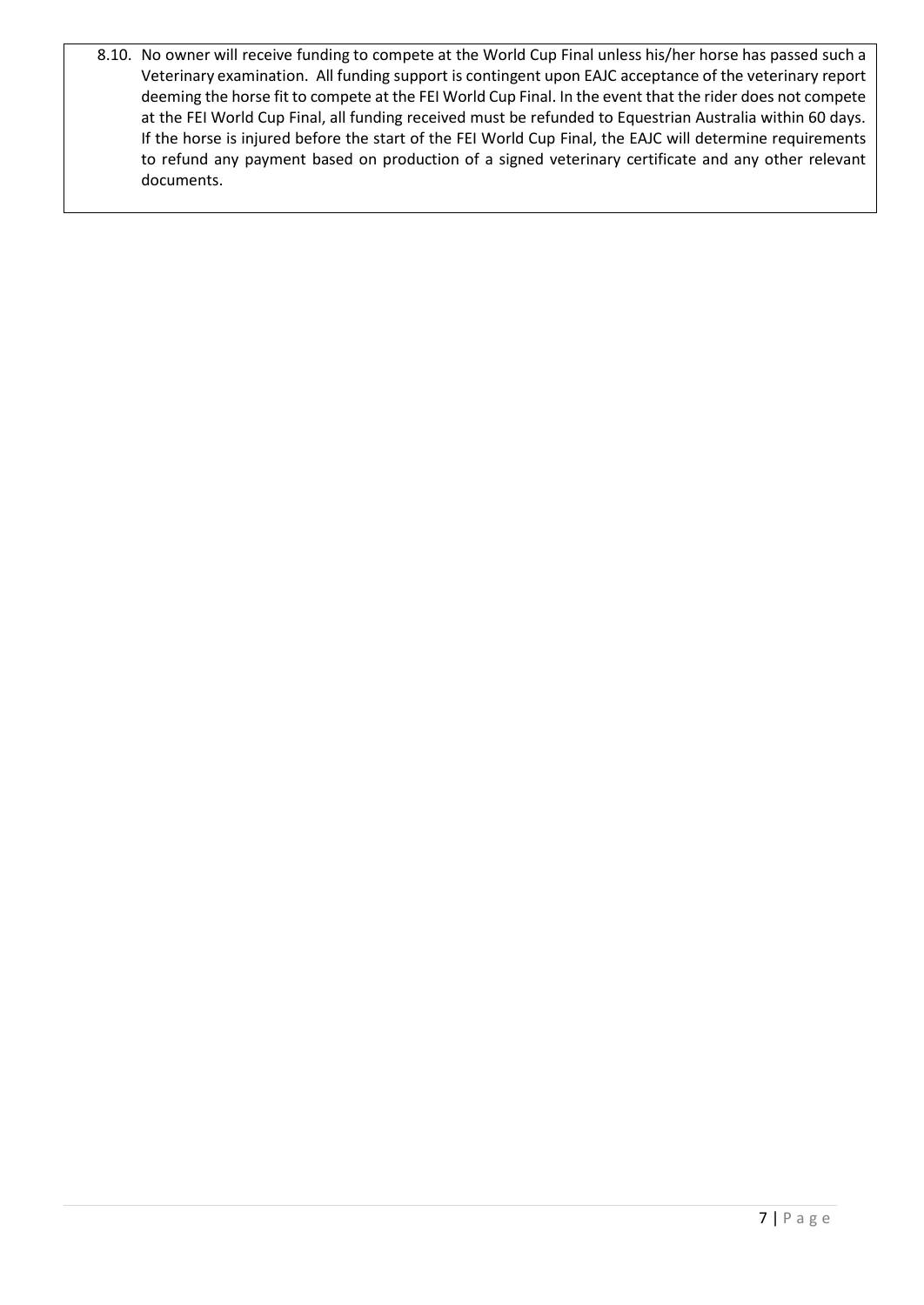### **SECTION 2 WORLD CUP JUMPING AUSTRALIAN LEAGUE HANDBOOK FOR WORLD CUP ORGANISING COMMITTEES**

### **Preamble to OCs**

World Cup Competitions are International classes run under FEI Jumping rules. It is the expectation of the EAJC that the event not only complies with the technical requirements of a FEI World Cup qualifier but also be presented in a manner that reflects the status of the class as a most important and prestigious event.

Organising committees are requested to ensure the following areas in particular are covered in a way that is both entertaining and memorable for all concerned: officials, competitors, horse, spectators and sponsors:

- 1. General organisation and communication
- 2. Preparation of arena and warm up area surface
- 3. Quality care and communication with officials and arena staff
- 4. Presentation and dressing of the jumps and arena
- 5. Preparedness for problems e.g. sand bags for wind; roller for rain; shelter from sun
- 6. Dress and presentation of officials, marshals and arena staff
- 7. Quality sound system and knowledgeable commentator
- 8. Experienced and Knowledgeable gate marshals

The following pertain more to the running of the Event but should be acknowledged as part of the requirements in lifting the profile of a CSI-W:

- 9. Suitable stabling and access to horse feed and bedding
- 10. Trade village, food stalls
- 11. Sponsors marquee
- 12. Entertainment
- 13. Suitable seating for spectators
- 14. Catering for volunteers, officials, sponsors
- 15. Management of volunteers
- 16. Promotion and advertising of the event
- 17. Knowledgeable, helpful, friendly office staff
- 18. Liaising with the media especially providing immediate results/reports
- 19. Identifiable First Aid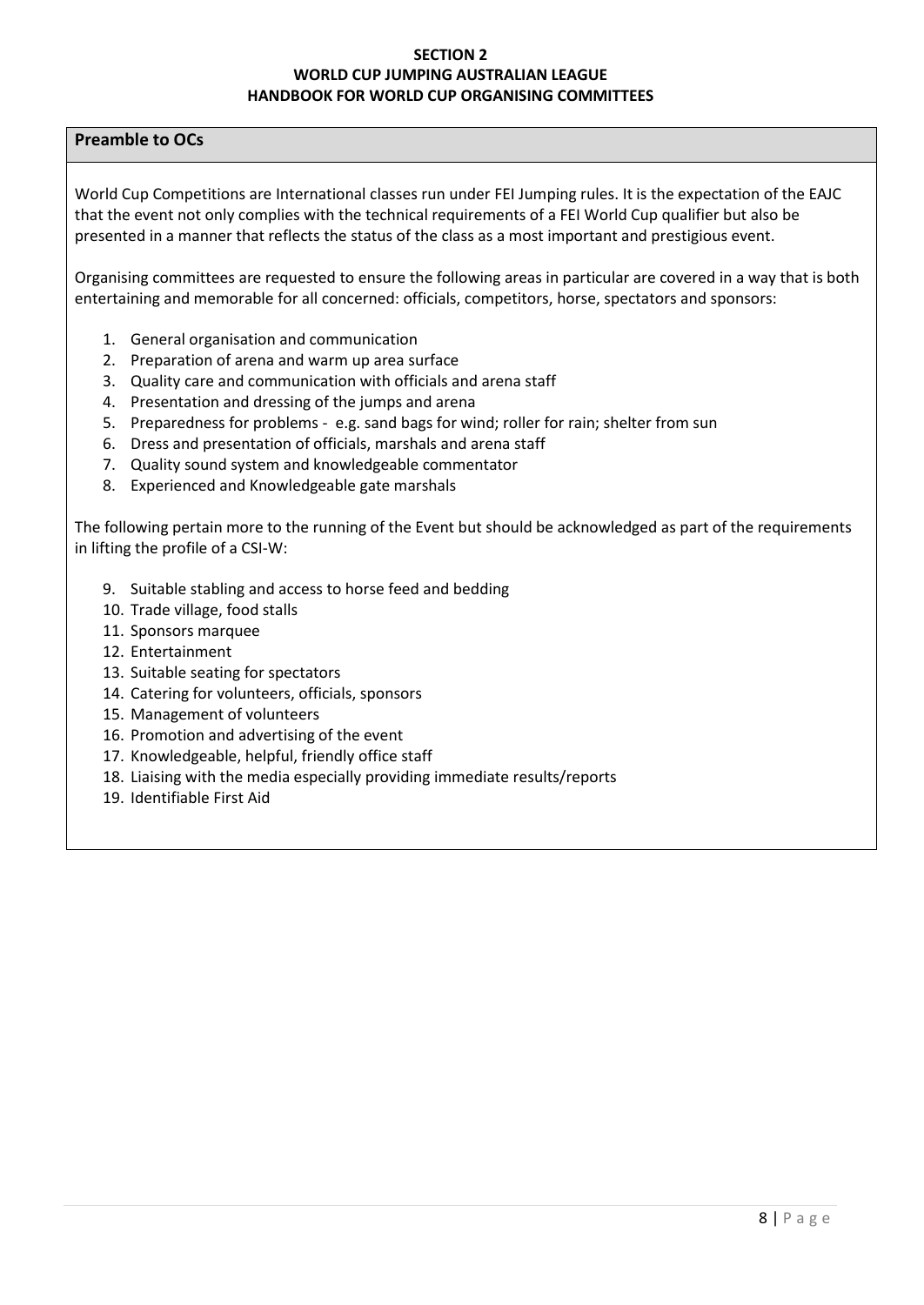### **References**

**FEI Jumping World Cup™ Rules** 12<sup>th</sup> edition, 1 May 2009 effective for the 2019/2020 season Approved 17 April 2019, updated 28 August 22019. Click [HERE](https://inside.fei.org/sites/default/files/WCJ_Rules_2019-20_updated_BM_2019.08.28_clean.pdf)

**World Cup Jumping Australian League.** Effective 1 July 2020. Click HERE NOTE: to be updated when published

FEI Jumping Rules 26<sup>th</sup> edition, effective 1 January 2018 Updates effective 1 January 2020. Click **HERE** 

**EA National Jumping Rules** 1 ST July 2020. Clic[k HERE](https://www.equestrian.org.au/sites/default/files/2020_EA_Jumping_Rules_CLEAN_1_July_2020_1.pdf) 

**FEI General Regulations** 24<sup>th</sup> edition, 1 January 2020, Click **HERE** 

**EA General Regulations** Effective 11 December 2020. Click [HERE](https://www.equestrian.org.au/sites/default/files/Equestrian_Australia_General_Regulations_Effective%2011_12_2019.pdf)

**FEI Stewards Manual Jumping** Updated February 2020 Clic[k HERE](https://inside.fei.org/sites/default/files/Stewards_Manual_Jumping_Mark-Up_February_2020.pdf)

**FEI Stewards Manual Jumping ANNEXES Edition November 2009 Updated** February 2020 Clic[k HERE](https://inside.fei.org/sites/default/files/Annexes_Stewards_Manual_Jumping_Mark-Up_February_2020_0.pdf)

**FEI Stewards Manual ANNEX VI Supplement – Jumping in exercise / schooling areas Updated February 2020 [HERE](https://inside.fei.org/sites/default/files/Annex_VI_Supplement_Stewards_Manual_Jumping_Mark-Up_%20February_2020.pdf)**

| <b>Websites</b> |                         |
|-----------------|-------------------------|
| <b>FEI</b>      | https://inside.fei.org/ |
| EA              | www.equestrian.org.au   |

| EA Jumping & World Cup™ Committee Contacts |                                  |  |
|--------------------------------------------|----------------------------------|--|
| Graeme Watts - Chair                       | graeme.watts.jumping@hotmail.com |  |
| John Vallance                              | espjohn@bigpond.com              |  |
| Annie White                                | anniewhite1@me.com               |  |
| Rory Hovell                                | rory@yalambi.com                 |  |
| Coco Miles                                 | coco@emceesyd.com.au             |  |
| Stuart Jenkins - Riders' Representative    | jenkinsstuart77@gmail.com        |  |
| Jenny Merity – EA Committee Liaison        | jenny.merity@equestrian.org.au   |  |

# **Draft Schedules**

Draft schedules, including the names of all officials, are to be submitted to the EA National Office no less than 12 weeks prior to the Event.

| Program                                          |                                                                        |
|--------------------------------------------------|------------------------------------------------------------------------|
| The approximate dimensions of obstacles in       | It is recommended a copy of the Code of Conduct for the Welfare of the |
| competitions must be stipulated in the schedule. | Horse be printed in the program                                        |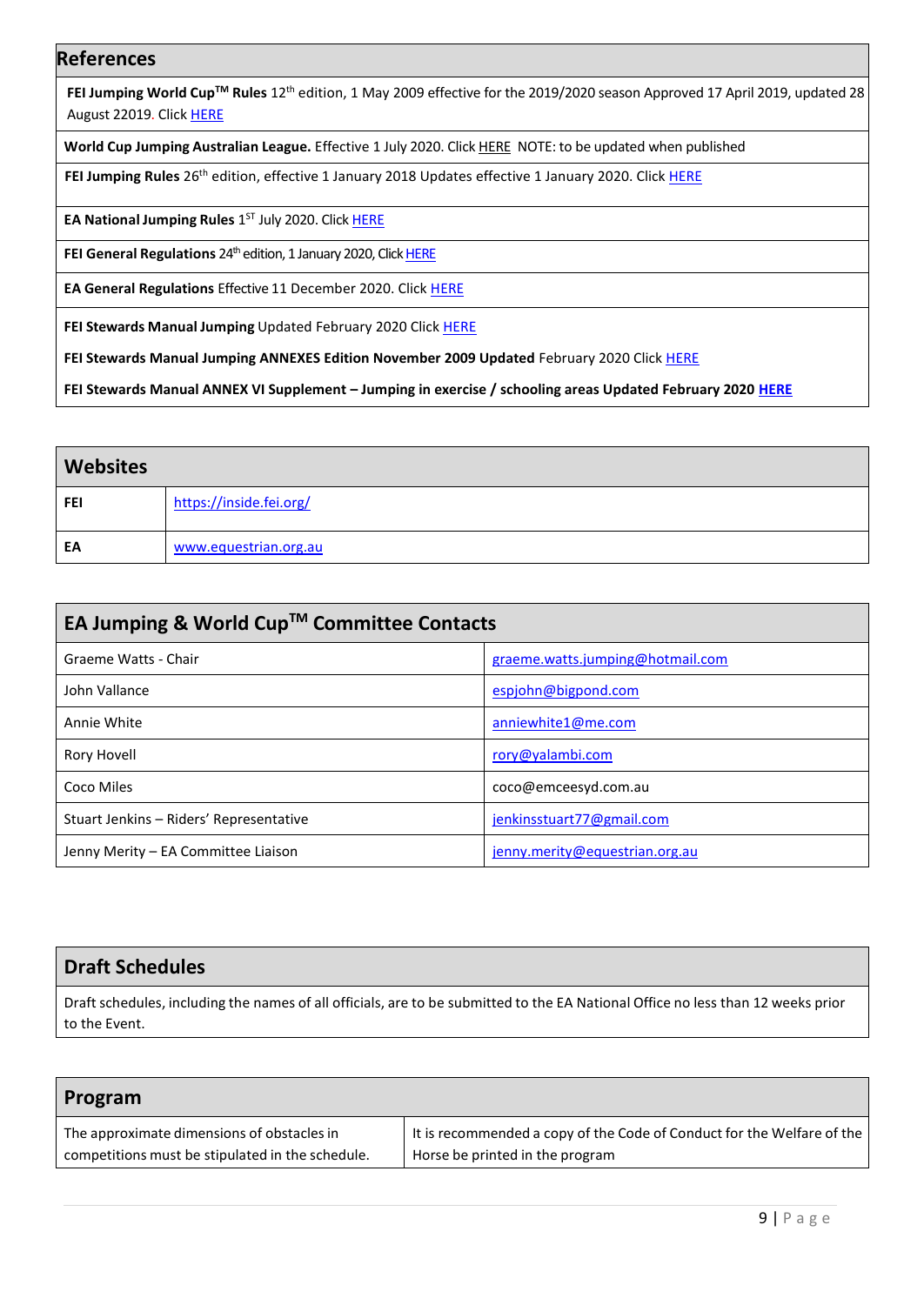# **Calendar Applications**

Applications to host a World Cup Qualifier (CSI-W) event must be submitted to the EA office by 1<sup>st</sup> August of the calendar year prior to the commencement of the season.

### **Date Restrictions**

There can be no FEI World Cup Competition 10 days prior and one week after the Olympic Games and the World Equestrian Games. In principle, there may be no FEI World Cup Competitions 14 days prior to the FEI World Cup Final.

### **Officials Required - Minimum Accreditation Requirements**

Adherence to the FEI Officials Code of Conduct is mandatory. The FEI Officials' Code of Conduct can be found in the FEI General Regulations APPENDIX H - FEI OFFICIALS' CODE OF CONDUCT <https://inside.fei.org/fei/regulations/general-rules>

| Course Designer                                                                                                                                                                                      | FEI L3 or L4                                                                                                                                              |  |
|------------------------------------------------------------------------------------------------------------------------------------------------------------------------------------------------------|-----------------------------------------------------------------------------------------------------------------------------------------------------------|--|
| <b>Assistant Course Designer</b>                                                                                                                                                                     | EA L2, EA L3 or FEI L1 or FEI L2                                                                                                                          |  |
| President of the Ground Jury Judge                                                                                                                                                                   | FEI L3                                                                                                                                                    |  |
| 2 or more members of the Ground Jury                                                                                                                                                                 | One of which must be from FEI list of Judges                                                                                                              |  |
| <b>FEI Chief steward</b>                                                                                                                                                                             | FEI list of stewards                                                                                                                                      |  |
| 4 Assistant stewards                                                                                                                                                                                 | FFI list of stewards.                                                                                                                                     |  |
| <b>FEI Veterinary Delegate</b>                                                                                                                                                                       | <b>FFLUst of official Veterinarians</b><br>A vet may accept the same position for 3 consecutive<br>years but then is required to have a break of 3 years. |  |
| FEI Veterinary Services Manager (VSM) (VR Art 1103) + Treating<br>Veterinarian (VR Art 1105) – VSM and TV can be the same<br>person but must be a different person to the FEI Veterinary<br>Delegate | FEI List of Treating Veterinarians                                                                                                                        |  |
| At no expense to the Organising Committee:                                                                                                                                                           |                                                                                                                                                           |  |
| A Rider's Representative                                                                                                                                                                             | Will be appointed by the EAJC                                                                                                                             |  |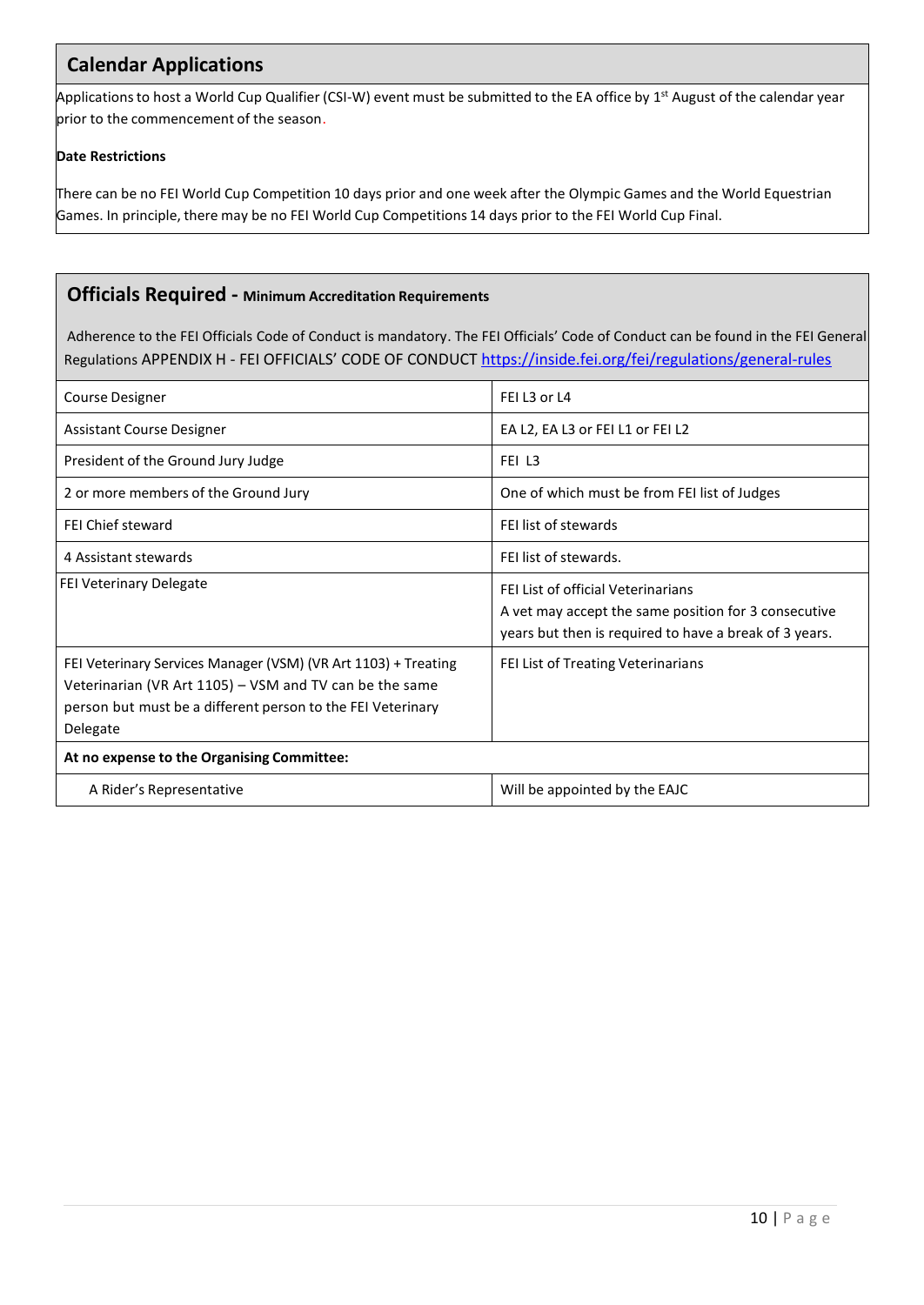# **FEI Online Entry System**

Entries at all CSI events, including FEI WC Events in Australia, must be submitted to EA for submission into the FEI Online Entry System 14 days before the event

You can still accept entries and payment for these entries by your preferred method as **NO payment** is taken by the FEI online System or EA. Once you have finalised these entries you must submit the list with FEI numbers for both horse and rider to Equestrian Australia so they can be uploaded onto the FEI online system to sit with your schedule and event details.

Therefore, it is recommended for the Organising Committee close their nominated entries 2 weeks prior to the event, to allow time for the list to be uploaded onto the system 10 days prior to the event.

Once all entries have been uploaded into the system the OC will need to login to the FEI online Entry System to 'accept' the entries before the class. If this is not done before the event then the competitors will not be listed as starting in the class and results will not be recorded.

Any additional entries or substitutions which apply after the nomination date can be added to the FEI Online System by EA but it will be up to the organisers to inform EA with the details of the entry.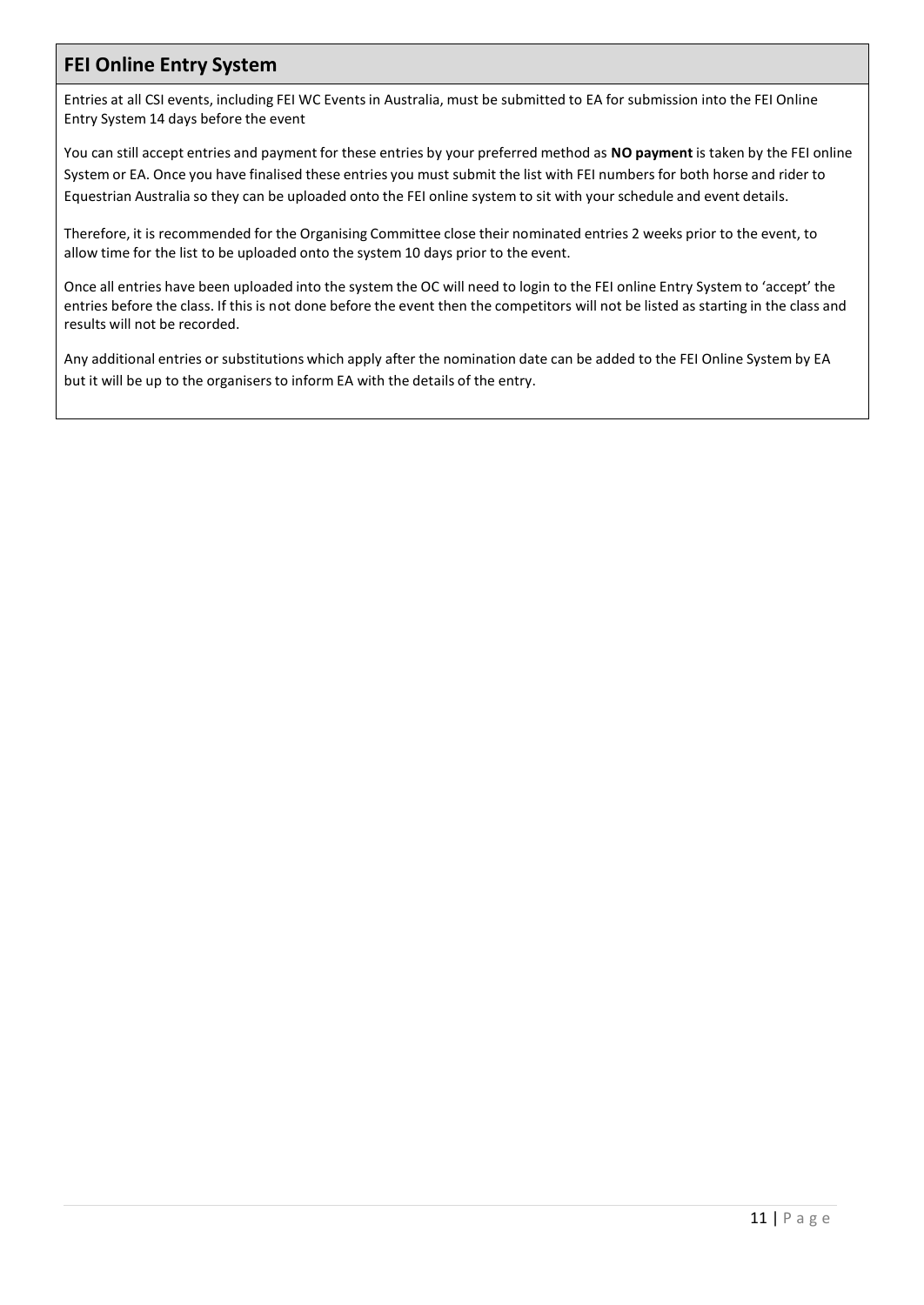| <b>FEES</b>                                                                                                                                                                                                                                                                                                                  |  |                                                                                                                                                                                                                                                                 |  |
|------------------------------------------------------------------------------------------------------------------------------------------------------------------------------------------------------------------------------------------------------------------------------------------------------------------------------|--|-----------------------------------------------------------------------------------------------------------------------------------------------------------------------------------------------------------------------------------------------------------------|--|
| FEI Franchise Fees 2019/20 2021<br><b>Season</b>                                                                                                                                                                                                                                                                             |  | The total Franchise Fee in AUD will vary with the exchange rate for Swiss Franc<br>(CHF). Please contact Equestrian Australia for current FEI Franchise fees.                                                                                                   |  |
| <b>FEI Organising Dues</b>                                                                                                                                                                                                                                                                                                   |  |                                                                                                                                                                                                                                                                 |  |
| Please note: The FEI will charge their organising dues, which will be an additional cost to the Organising Committee.                                                                                                                                                                                                        |  |                                                                                                                                                                                                                                                                 |  |
| in the World Cup Class according to the scale shown below:<br>4.7% on amounts up to CHF 149'999                                                                                                                                                                                                                              |  | 4.1 Organising dues will be charged on the basis of the total amount of prizes in cash and in kind convertible into cash awarded                                                                                                                                |  |
| 4.2% on amounts from CHF 150'000 to 249'999<br>3.0% on amounts from CHF 250'000 to 499'999<br>2.5% on amounts from CHF 500'000 to 799'999<br>2.0% on amounts from CHF 800'000 to 999'999<br>1.0% on amounts above CHF 1'000'000                                                                                              |  |                                                                                                                                                                                                                                                                 |  |
|                                                                                                                                                                                                                                                                                                                              |  |                                                                                                                                                                                                                                                                 |  |
| <b>FEI Swabbing Fees</b>                                                                                                                                                                                                                                                                                                     |  |                                                                                                                                                                                                                                                                 |  |
| Cup competition.                                                                                                                                                                                                                                                                                                             |  | The FEI charge the Organising Committees 25CHF (\$37 AUD) standard exchange rate for each horse entered in the FEI World                                                                                                                                        |  |
| <b>FEI late Application Fees</b>                                                                                                                                                                                                                                                                                             |  |                                                                                                                                                                                                                                                                 |  |
| Applications made after the 1 <sup>st</sup> October incur a late application fee of 1000 CHF (\$1470 AUD) standard exchange rate                                                                                                                                                                                             |  |                                                                                                                                                                                                                                                                 |  |
| FEI Calendar Date Change Fee                                                                                                                                                                                                                                                                                                 |  |                                                                                                                                                                                                                                                                 |  |
| 500 CHF (\$735 AUD) standard exchange rate, to be paid by the OC of the event.                                                                                                                                                                                                                                               |  | Events that change their date from the original date submitted to the EA Office will receive a fee from the FEI to the sum of                                                                                                                                   |  |
| <b>Cancellation Fee</b>                                                                                                                                                                                                                                                                                                      |  |                                                                                                                                                                                                                                                                 |  |
| Events that are cancelled after 1 <sup>st</sup> October when the calendar has been confirmed to the FEI, will forfeit their initial<br>franchise fee payment.                                                                                                                                                                |  |                                                                                                                                                                                                                                                                 |  |
| Organisers of events that are cancelled after the calendar has been confirmed by the FEI need special approval by the<br>World Cup Committee to hold future World Cup competitions.                                                                                                                                          |  |                                                                                                                                                                                                                                                                 |  |
| <b>Rider Travel Levy</b>                                                                                                                                                                                                                                                                                                     |  |                                                                                                                                                                                                                                                                 |  |
| paid.                                                                                                                                                                                                                                                                                                                        |  | The Rider Travel Levy of \$100+GST per horse, in addition to the entry fee and FEI swabbing fee applies to every horse entered<br>in the World Cup Class. This Levy and swabbing fee is payable to EA at the time the second instalment of the Franchise Fee is |  |
| Results and requirements post event.                                                                                                                                                                                                                                                                                         |  |                                                                                                                                                                                                                                                                 |  |
| Results, including score sheets, course plan with measurements of the World Cup Qualifier to be sent to the FEI WCC within ONE<br>DAY of the conclusion of the class. Results will be formatted and submitted to the FEI. As well a copy is to be sent to EA<br>National Office, Jenny Merity jenny.merity@equestrian.org.au |  |                                                                                                                                                                                                                                                                 |  |
|                                                                                                                                                                                                                                                                                                                              |  | The FEI have implemented a fine for OC's not complying. Please contact EA for further information on this matter 02 8762 7777                                                                                                                                   |  |

Ē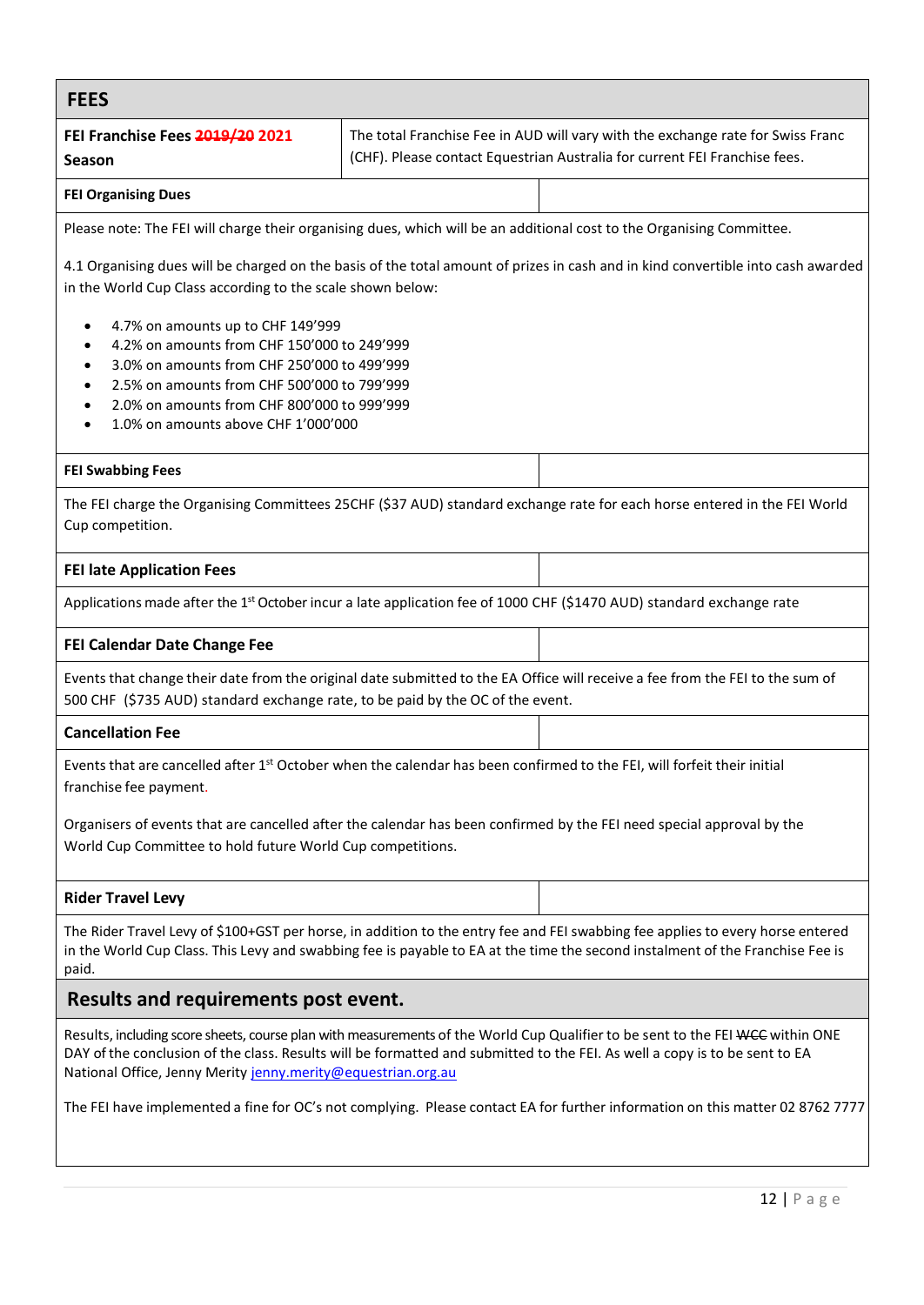# **Boots and Bandage Control**

It is obligatory to carry out boot and bandage control on all horses taking part.

This should be carried out close to the out gate. Solid rubber matting or similar material must be provided for the horse to stand on, a broom must be available, provided by the Organising Committee. Scales should be provided by the Chief Steward.

# **Competition Arena**

FEI approved Breakaway cups are to be placed on the back of all oxers, the 2 back elements of a triple bar and on all poles placed over open water.

Cups to have a minimum depth of 18mm and a max of 20mm. Poles to be approximately 14kg

All fences are to be flagged.

Start and Finish line to both have a completely red and a completely white flag.

A flag person must be placed at the start/finish or both if the lines cannot be clearly seen from the judge's box.

The arena is to be enclosed.

All entrances and exits to be physically closed while a horse is in the arena.

# **Practice Arena**

The EA Practice Arena Code of Conduct should be on display at all times. This Code of Conduct can be obtained from the EA Office.

Breakaway cups are to be placed on the backs of all oxers

The practice fences are to be flagged.

On sand arenas it is advisable to provide rakes to maintain the surface. Especially with sand a tractor should be on standby to harrow the surface if need be.

It is recommended where the area is large enough there is enough equipment provided for an oxer, a vertical and cross poles.

Event Organisers should make an exercise/working area with acceptable footing available for the use by the competitors. Where such an area does not exist, Event Organisers must provide access to areas, with an Official present, for working WC horses prior to the commencement of the day's competitions.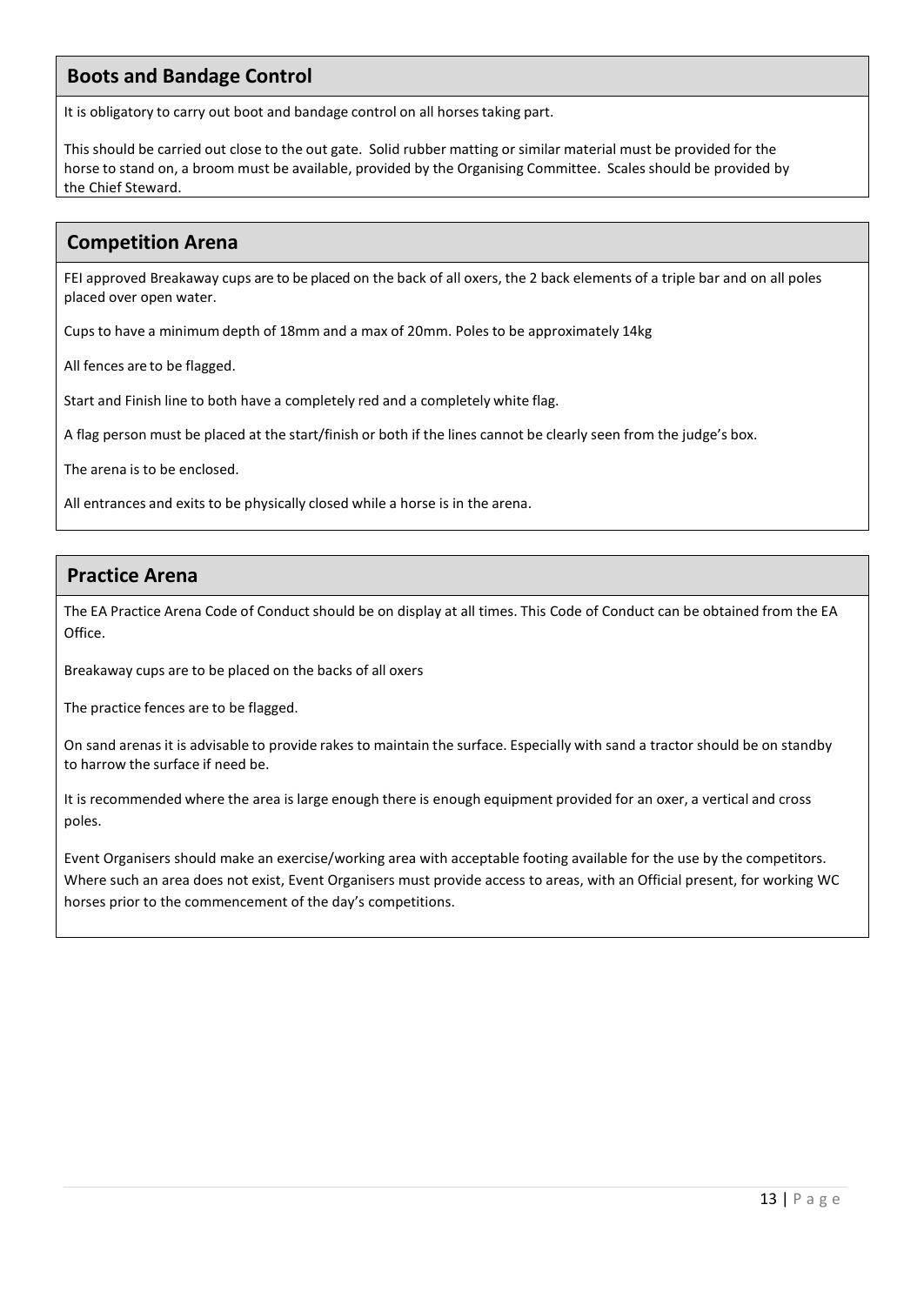# **Communication**

There should be sufficient two way radios or another form of communication available to the following:

- Judges box
- Gate Marshall
- Arena
- Office Administrator
- Chief Steward
- Designated Medical Officer
- Director of the Event
- Announcer it is important the Public Address system is heard in the truck area, at the stables and at the practice arena.

# **Medical Requirements**

#### **Provision Of First Aid:**

The EAJC has adopted a First Aid Policy requiring the presence of a first aid post with at least **one paramedic** (who is capable of basic life support and able to give some medication), or level two or above ambulance officer at all World Cup Jumping fixtures.

Organising Committees are advised to use a registered operator who has their own insurance. In the event that the medical personnel leave the venue, the event must be halted until such personnel return.

The EAJC emphasise that the First Aid Policy must be adhered to in the planning and running of a World Cup Qualifying event. Medical officers should be easily identifiable.

## **Risk Management**

Risk management procedures are to be in place covering the safety and welfare of the horse, athletes, officials and the general public. The following should be arranged:

A Risk Management Manual available for inspection and Incident forms should be available if needed.

Identifying and eliminating existing problem areas.

Having a plan and being able to implement it in case of an emergency. Provide a Horse Ambulance in case of an accident.

A screen in case of an injured horse or rider.

A list of phone numbers in case of emergencies placed in a public place:

- Doctor on call
- Veterinarian on call
- Farrier on call
- Local Police & 000 for ambulance, fire brigade and police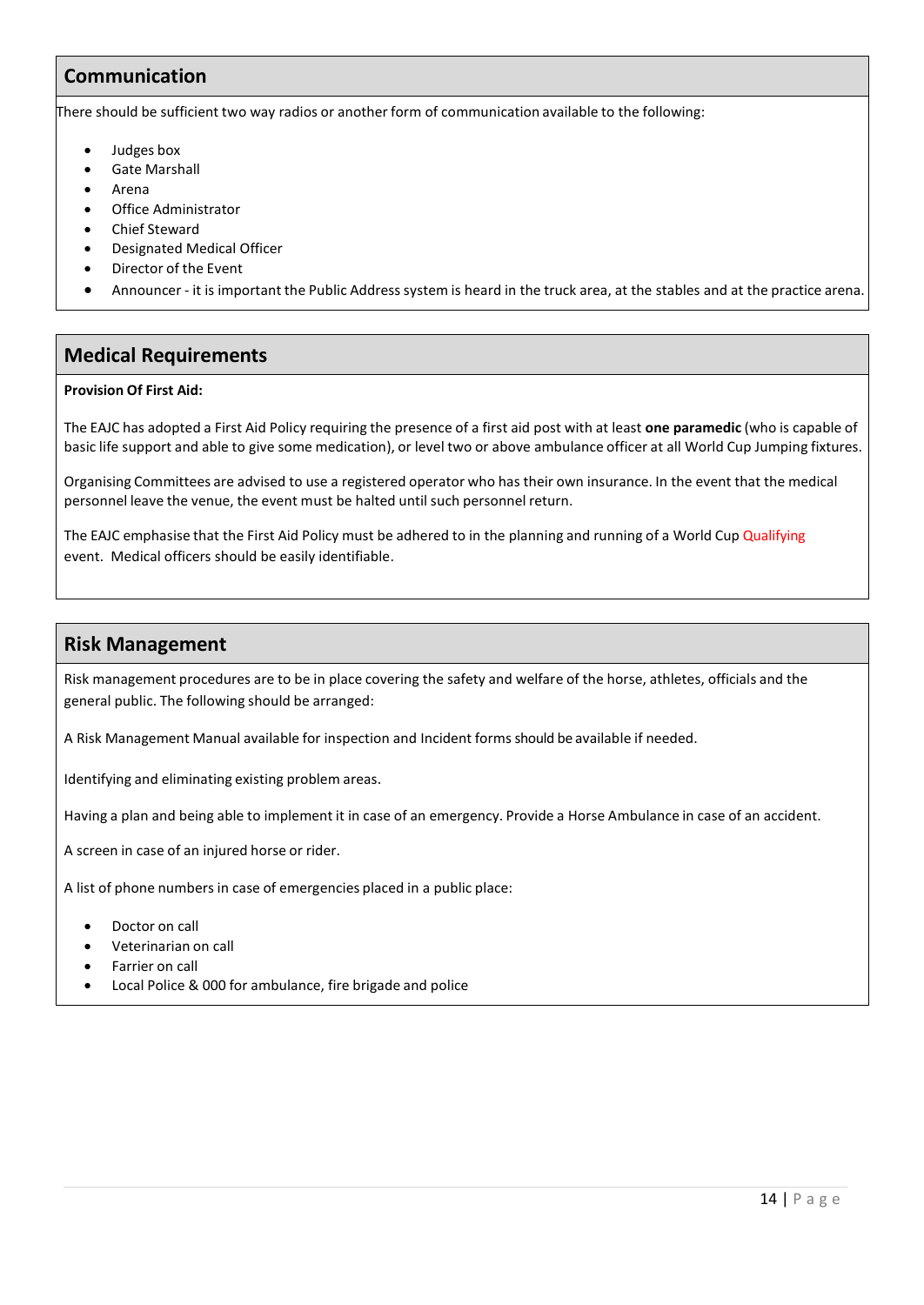# **Advertising**

FEI Flags:

A flag can be displayed at your event. Please contact the EA Office if you wish to display the FEI flag and arrangements will be made to ensure a flag is available for your event.

Please note that it is the responsibility of the OC to return the flag to the EA office within 1 week of the event.

| <b>TimeLine Checklist</b>                                                   |                                                                                         |  |  |  |
|-----------------------------------------------------------------------------|-----------------------------------------------------------------------------------------|--|--|--|
| EOI June 1                                                                  |                                                                                         |  |  |  |
| 1 <sup>st</sup> August of the year prior to<br>the holding of a CSI-W Event | Application to hold a World Cup Qualifier (CSI-W) sent to EA National Office            |  |  |  |
| October 1                                                                   | Calendar Dates confirmed with FEI                                                       |  |  |  |
| November                                                                    | FEI calendar fees to be paid to EA (First Instalment). EA Office will send an invoice   |  |  |  |
| 12 months prior to event                                                    | Source sponsorship                                                                      |  |  |  |
| 12 months prior to event                                                    | Invite officials, especially overseas based officials where necessary                   |  |  |  |
| 12 months prior to event                                                    | Book venue                                                                              |  |  |  |
| 9-6 months prior                                                            | Book first aid for event                                                                |  |  |  |
|                                                                             | Arrange hire of or check equipment for suitability                                      |  |  |  |
| 3 months prior to event                                                     | Draft FEI schedule to be completed and forwarded to EA office                           |  |  |  |
| 1 month prior to event                                                      | Receive email from FEI to create log in details for the FEI online Entry<br>System      |  |  |  |
| 10-14 days Prior to event                                                   | Access FEI Online Entry System and 'Accept entries'                                     |  |  |  |
| 10-14 days prior to event                                                   | Nominations for WC competition to be sent to the EA office                              |  |  |  |
| When entries received                                                       | Check FEI registration status of all entrants                                           |  |  |  |
| Within ONE DAY of completion of<br>class                                    | OC to send results to EAJC to be formatted correctly then distributed to the FEI and EA |  |  |  |

### **Definitions**

"Event" is the duration of the show.

"Class" is each single competition.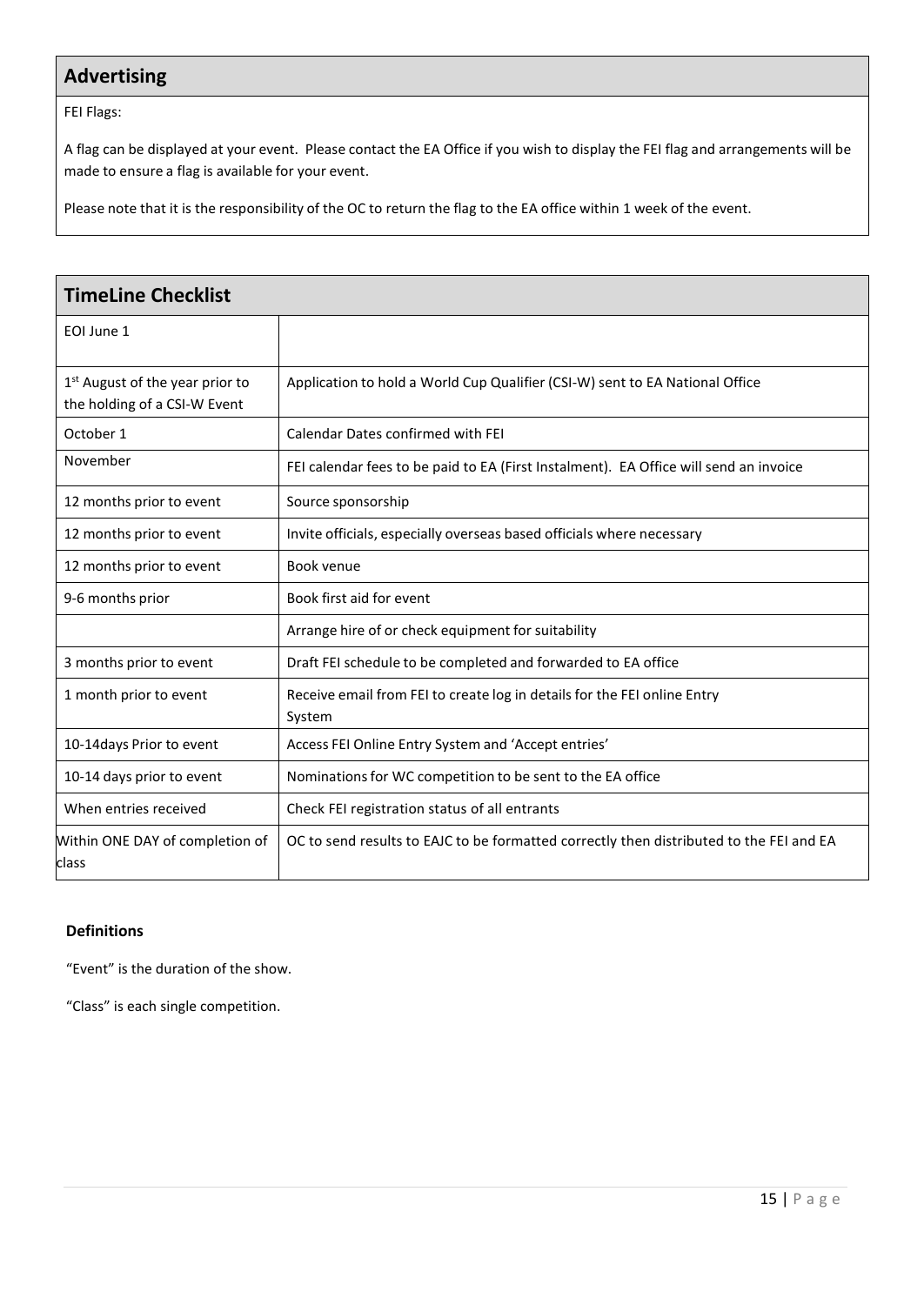### **SECTION 3 WORLD CUP BRIDLE NUMBERS FOR 2020/2021 SEASON**

Bridle numbers are allocated according to the horses' standings in the Golden Grand award in the 2019/2020 season: <https://www.equestrian.org.au/sites/default/files/Horse%20Rankings%20After%20R11.pdf>

| <b>WORLD CUP BRIDLE NUMBERS FOR 2020 / 2021 SEASON</b> |                            |                 |  |
|--------------------------------------------------------|----------------------------|-----------------|--|
| <b>FEI ID</b>                                          | Horse                      | Bridle no.      |  |
| 105FS02                                                | <b>PSS LEVILENSKY</b>      | 1               |  |
| 103JA17                                                | <b>ANTON</b>               | $\overline{2}$  |  |
| 105VC21                                                | ELEGANCE DE LA CHARMILLE   | 3               |  |
| 104EN02                                                | YANDOO OAKS CONSTELLATION  | 4               |  |
| 105RI34                                                | <b>DAPRICE</b>             | 5               |  |
| 106EQ78                                                | <b>ALPHA ACTIVITY</b>      | 6               |  |
| 103PA84                                                | ANSSIOSO <sub>Z</sub>      | $\overline{7}$  |  |
| 105ZN59                                                | <b>CERA CARUSO</b>         | 8               |  |
| 105XN37                                                | <b>TYRONE</b>              | 9               |  |
| 105ZL89                                                | FINCH FARM CADEL           | 10              |  |
| 105KA15                                                | <b>CP ARETINO</b>          | 11              |  |
| 106DE07                                                | <b>OAKS CASTANZA</b>       | $\overline{12}$ |  |
| 105ID43                                                | <b>CASEBROOKE LOMOND</b>   | 13              |  |
| 105JA06                                                | <b>VAHLINVADER</b>         | 14              |  |
| 106GF14                                                | <b>TULARA COLMAR</b>       | $\overline{15}$ |  |
| 104YH26                                                | <b>FLAIRE</b>              | 16              |  |
| 106NP51                                                | <b>JANE FONDA DVD</b>      | 17              |  |
| 104KT46                                                | <b>CERA CASSIAGO</b>       | 18              |  |
| 104MA61                                                | <b>ALANTINUS</b>           | 19              |  |
| 106FN31                                                | <b>CELSO</b>               | 20              |  |
| 106GE65                                                | <b>MEC ASTON</b>           | 21              |  |
| 104MX24                                                | <b>KALUNA SALUTE</b>       | 22              |  |
| 106DQ70                                                | <b>QUERO QUERO</b>         | 23              |  |
| 104TX86                                                | <b>QUINTAGO I</b>          | 24              |  |
| 106EU77                                                | <b>FINCH FARM CLIFFORD</b> | 25              |  |
| 106QS30                                                | <b>YALAMBI'S GRAZI</b>     | 26              |  |
| 103YW60                                                | <b>BONAIRE</b>             | $\overline{27}$ |  |
| 105KG69                                                | PORT O CALL                | 28              |  |
| 106EX06                                                | <b>CAVALIER DU ROUET</b>   | 29              |  |
| 104LP89                                                | <b>ZIDORA</b>              | 30              |  |
| 106TF13                                                | <b>GLADIATOR P</b>         | 31              |  |
| 106EM16                                                | <b>COURAGE</b>             | 32              |  |
| 106HW47                                                | <b>GINA MVNZ</b>           | 33              |  |
| 105VX71                                                | <b>VEROANA</b>             | 34              |  |
| 103UE08                                                | <b>DIAMOND B VERMONT</b>   | 35              |  |
| 103GT44                                                | <b>SIX PACK</b>            | 36              |  |
| 106OZ57                                                | <b>COPABELLA VOLTAGE</b>   | 37              |  |
| 104HW03                                                | <b>BARRICHELLO</b>         | 38              |  |
| 103BX81                                                | <b>DIAMOND B VIGO</b>      | 39              |  |
| 106DC66                                                | CALGARY GNZ                | 40              |  |
| 106DB58                                                | <b>ALITE</b>               | 41              |  |
| 105XH00                                                | FONTAINE BLUE VDL          | 42              |  |